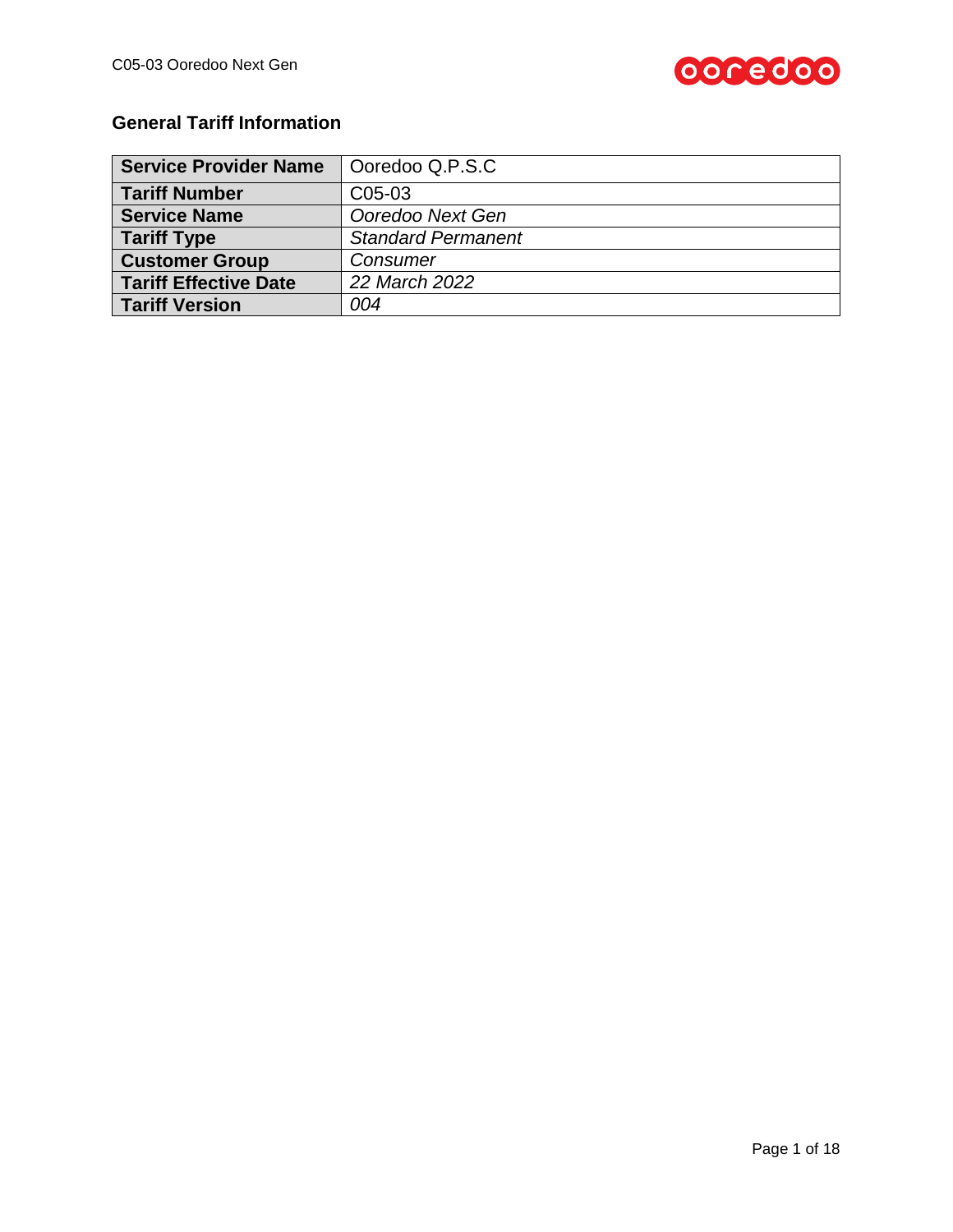

# **1. Definitions**

- Additional Service Point is an extension of the physical reach of the Service within the customer's premises. This typically requires additional cabling.
- 1.2. Broadband means High-speed Internet access through fixed and wireless networks.
- 1.3. Connection Charges means the charges identified in the applicable tariff for connection of the basic and optional services and payable once in advance
- 1.4. CPE means Customer Premises Equipment. This includes the Wi-Fi router and the Set Top Box (if applicable).
- 1.5. Domain-Name means an Internet address, i.e. "Ooredoo.qa".
- Email Account means the required user to access to certain email box
- 1.7. Email Address means Domain-base address by which a user is referred to i.e. [user@domain.name.](mailto:user@domain.name)
- Email Box means an allocated space on Ooredoo servers associated with an email address/email account where the user can send and receive emails.
- 1.9. Mbps Mega Bits per second.
- 1.10. Monthly Rental Fee means the monthly subscription fee identified in the applicable tariff and payable every month in advance
- 1.11 Optical Network Terminal (ONT) means a media converter necessary to provide the fibre broadband service, which is installed on the customer premises.
- 1.12 Ooredoo means Qatar Q.P.S.C. (Ooredoo).
- 1.13.OTT means Over The Top.
- 1.14. Router means an intelligent device that enables a number of end-user consumer electronic devices to share a single data service simultaneously.
- 1.15. Set Top Box (STB) means a media device which is connected to a television that can receive digital signals.
- 1.16. Service is the Fibre Broadband Service. This includes Landline Services, Broadband Services and can include IPTV.
- 1.17. Subscriber means the person or entity that enters into an agreement with Ooredoo to receive and pay for the Service.
- 1.18. User means the natural person who actually uses the Service.
- Web Hosting means a Web site that is hosted and operating in Ooredoo computer servers connected to the Internet.
- 1.20. Wi-Fi means Wireless high-speed access to the Internet provided using IEEE-802.11 technology.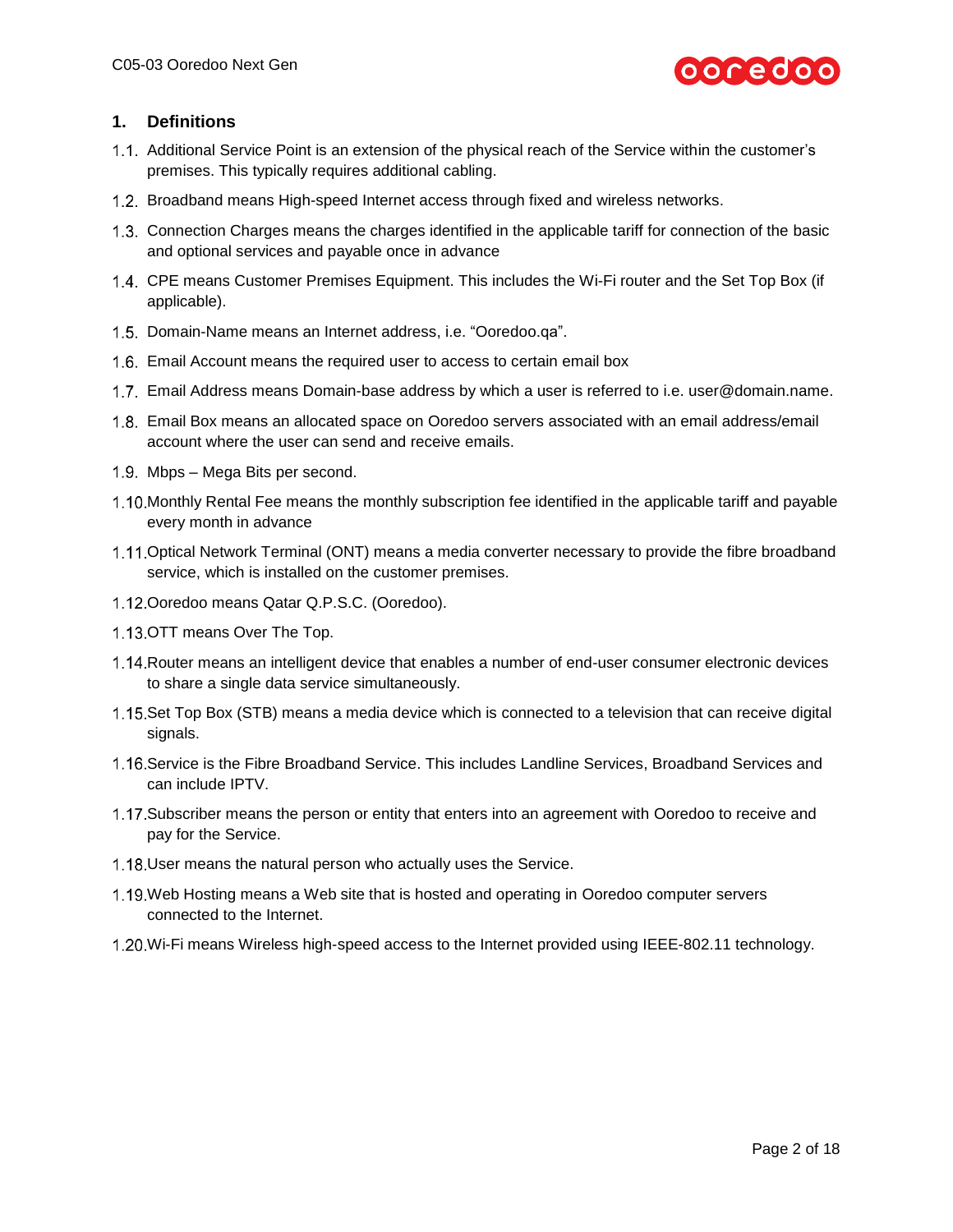

# **2. Tariff Terms and Conditions**

- 2.1. This tariff is for a permanent standard service. This tariff is neither a special promotion nor a readjustment.
- 2.2. This tariff contains charges and conditions applicable to the provision of Consumer Fibre Broadband and Landline services.
- 2.3. This tariff will be effective as of the date established in this tariff and will automatically cease being effective if, subject to CRA approval, Ooredoo publishes a new tariff for this service or publishes notification on its webpage that this tariff is no longer effective.
- 2.4. From time to time, and subject to CRA approval, Ooredoo may publish promotions and readjustments on its webpage or by other means. Such promotions and readjustments will automatically modify this tariff (subject to CRA approval) as specified by Ooredoo as of the date Ooredoo publishes such promotions or readjustments.
- 2.5. Ooredoo May offer up to 20% discount on the products or services from time to time on the permanent or promotional basis as per the Article 3.9 of the Retail Tariff Instructions (RTI).
- 2.6. These terms and conditions are in addition to the terms and conditions specified in other tariffs and/or the General Terms & Conditions where referenced.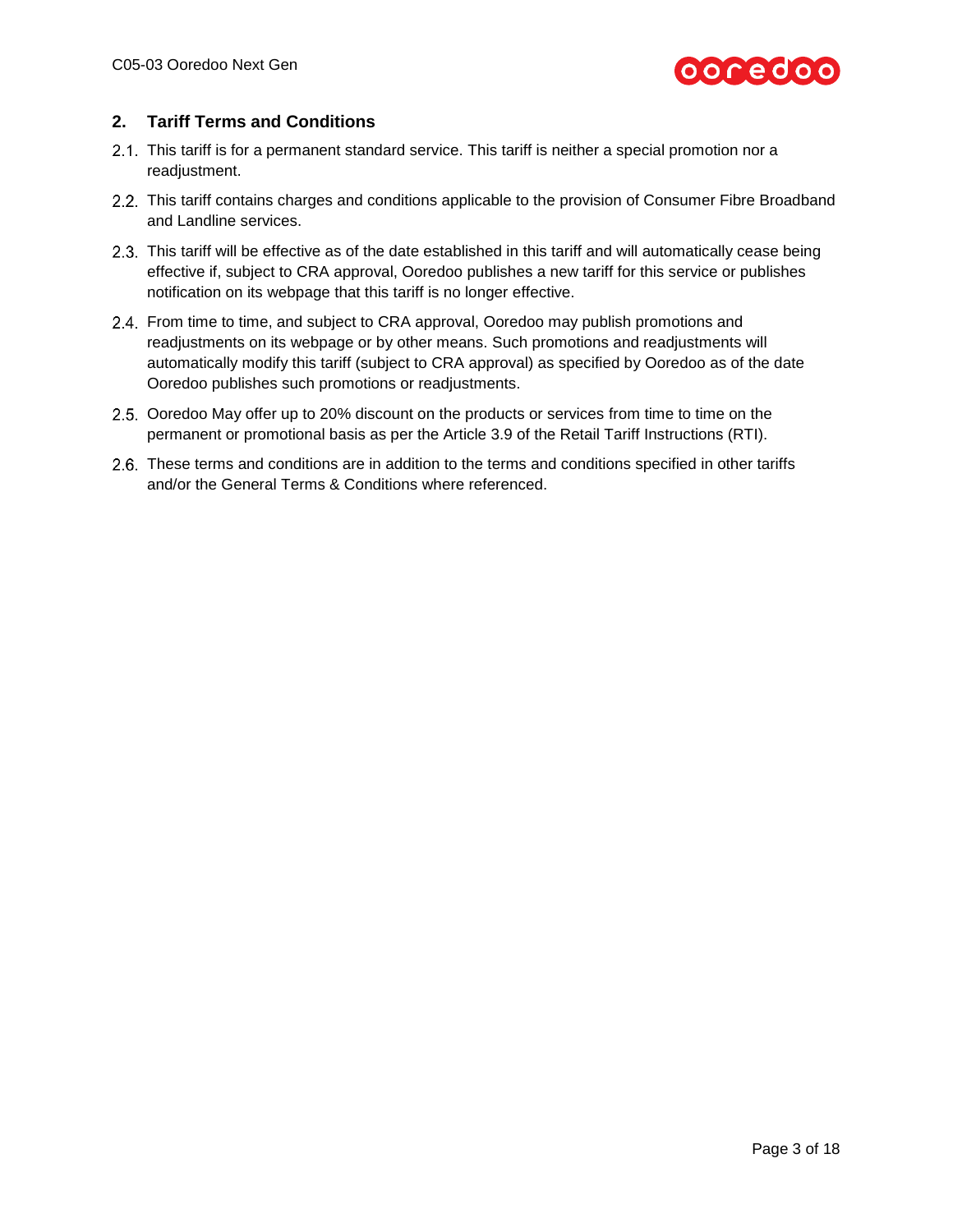

# **3. Consumer Fiber Broadband**

# 3.1. Service Description

- 3.1.1. The Fiber Broadband Service offers fast access to the Internet for surfing the Web, downloading and uploading data, landline services and IPTV Entertainment and OTT streaming services. The service is delivered to the subscriber via a fiber access network. External factors outside Ooredoo's control may impact speed or access to certain sites / destinations. Wi-Fi speeds are not guaranteed and will vary depending on customer premise environment and client device capabilities.
- Subscribers select the appropriate plan to suit their needs in terms of speed and entertainment options.
- Commencement of Service: The subscriber will be provided with the service installation required in order to use the service.

### 3.2. Features and Charging

|              | Connection fee -<br>one-time charge | Fixed unlimited Broadband, Talk and Entertainment plans             |              |                                                  |                                                                  |
|--------------|-------------------------------------|---------------------------------------------------------------------|--------------|--------------------------------------------------|------------------------------------------------------------------|
| <b>Plans</b> | at inception<br>(QAR)               | <b>Set Top Box Android</b><br>Wi-fi devices<br>(number)<br>(number) |              | <b>Monthly recurring</b><br>charge rate<br>(QAR) | <b>Credits for Content</b><br><b>(TV and Streaming</b><br>packs) |
| 100 Mbps     | 300                                 | - Included                                                          | - Included   | 365                                              | 20                                                               |
| 500 Mbps     | 300                                 | - Included                                                          | - included   | 500                                              | 40                                                               |
| Gbps         | 300                                 | 2 - Included                                                        | 3 - included | 950                                              | 60                                                               |
| 10 Gbps      | 300                                 | 3 - Included                                                        | 4 - included | 6,500                                            | 100                                                              |

### **New Tariffs Table 1**

- The service also includes Calls to Ooredoo and other fixed operator Landlines. Charges for national calls to mobile, for international calls and for other services are listed in section 4 below.
- 3.2.2. The Content requires activation by the customer and can be redeemed using the Credits in Table 2 below. More information on how to activate the content can be found at [www.ooredoo.qa.](http://www.ooredoo.qa/)
- 3.2.3. Customers may elect not to take the Android STB(s). No discount on the monthly recurring charge will be applied in this instance.
- 3.2.4. New Customers and Grandfathered/Returning Customers subscribing to a Next Gen Plan who do not have an Ooredoo approved Wi-Fi device must take at least one included Wi-Fi device. Cancelation charges outlined in Section 4.1.8. below apply.
- 3.2.5. Returning or Grandfathered Customers (with an Ooredoo approved Wi-Fi device) may elect not to take an included Wi-Fi device. No discount on the monthly recurring charge will be applied in this instance.
- 3.2.6. Credits and redemptions

Plans come with Credits which can be redeemed for Entertainment services (TV and Streaming packs). The redemption allows customers to build their TV viewing whilst allowing the selection of TV and Streaming services. The table below shows the Credits needed to redeem the content.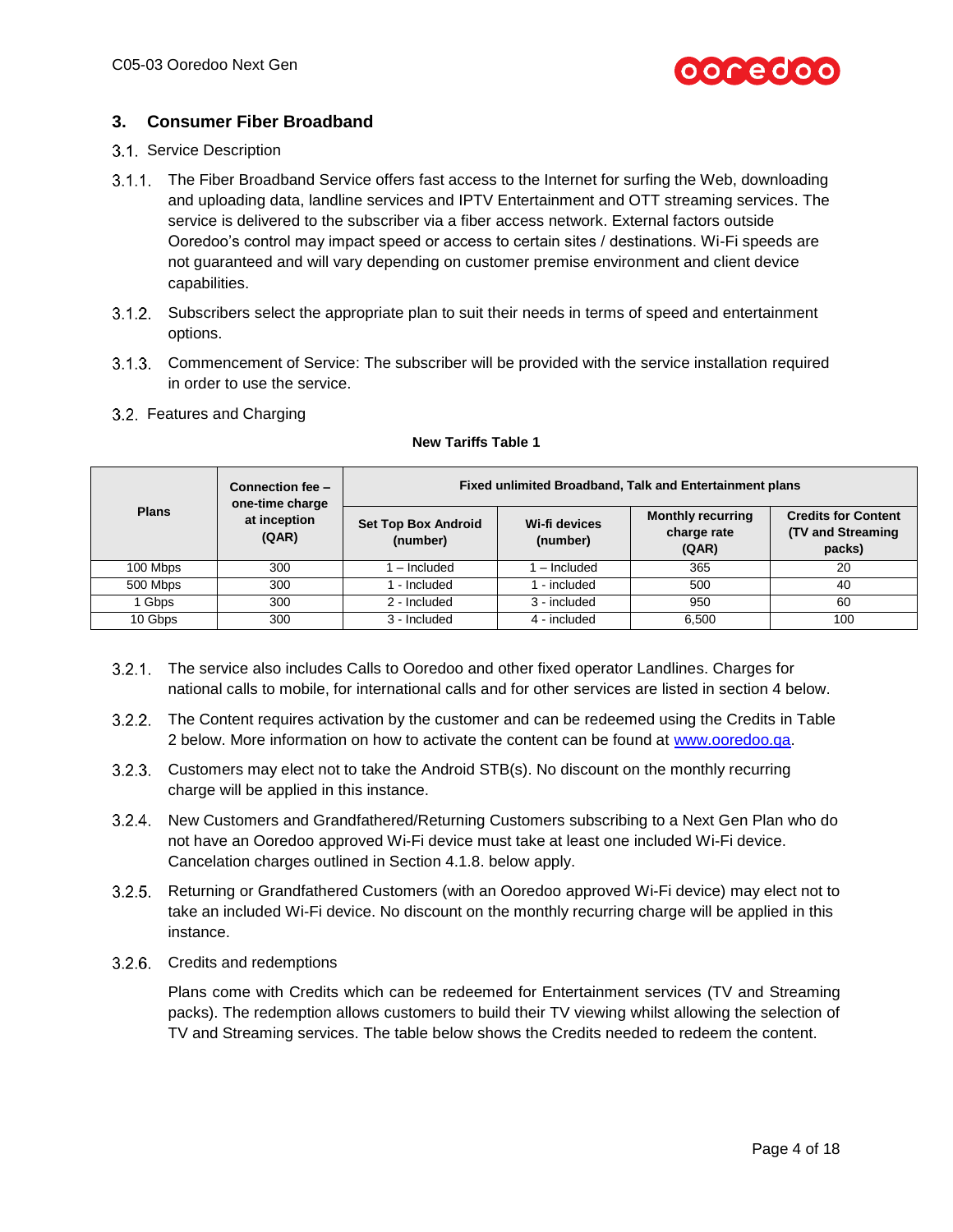

### **Credits and redemptions Table 2**

| Your TV packs <sup>1</sup> | <b>Credits</b> | <b>Your Streaming packs</b> | <b>Credits</b> |
|----------------------------|----------------|-----------------------------|----------------|
| The best of Arabic         | 10             | <b>OSN Streaming</b>        | 5              |
| Bollywood                  | 10             | Shahid VIP                  | 5              |
| Lollywood                  | 10             |                             |                |
| Filipino                   | 10             |                             |                |
| Movie star                 | 10             |                             |                |
| Entertainer                | 5              |                             |                |
| <b>Discover</b>            | 5              |                             |                |
| <b>Kids</b>                | 5              |                             |                |
| beIN Elite                 | 25             |                             |                |

At least 2 TV pack redemptions are required before any Streaming pack redemptions

5 Credits or 5 purchased credits may also be used for additional Multi room TV, providing at least 2 TV pack redemptions have been made.

3.2.7. Additional Credits

Customers can purchase additional 10 credits for QAR 75 per month.

STB Android and Wi-Fi devices ownership and liabilities

Ooredoo is the owner of the Android STB, which should be returned to Ooredoo shops in case of termination of the service. The customer will not be charged if the STB is returned within twelve (12) months of service activation.

Non-return of any Android STB within twelve (12) months of service activation will incur a prorated charge on QAR 365 per STB device.

New customers and Grandfathered/Returning customers who take an included Wi-Fi device will be the owner of the device. Terminations within twelve (12) months of service activation will incur a prorated charge on 832 QAR per device.

Termination charges for Grandfathered Customers taking a Next Gen Plan who do not take an included Wi-Fi device will only apply for the remaining duration (if any) of the loan of their existing Wi-Fi device.

Termination charges for Returning Customers taking a Next Gen Plan who do not take an included Wi-Fi device will not apply.

- 3.2.9. Multi Room TV is available for QAR 25 per month. Customers are charged QAR 150 for the installation, irrespective of the number of multi room devices taken.
- 3.2.10. Fair Usage Policy: The Service is provided to the subscriber as 'unlimited' fiber broadband access subject to a 'Fair Usage Policy' found at www.Ooredoo.qa
- 3.2.11. The terms applicable to charges for Broadband Router device provided by Ooredoo are specified for individual situations below. Note that to ensure good and consistent customer service experience and to expedite resolution of potential broadband service interruptions, Ooredoo customers are asked to use Wi-Fi device provided by Ooredoo.

3.2.12. Customer Moving Home

l

<sup>1</sup> Commercial names of the packs may change over time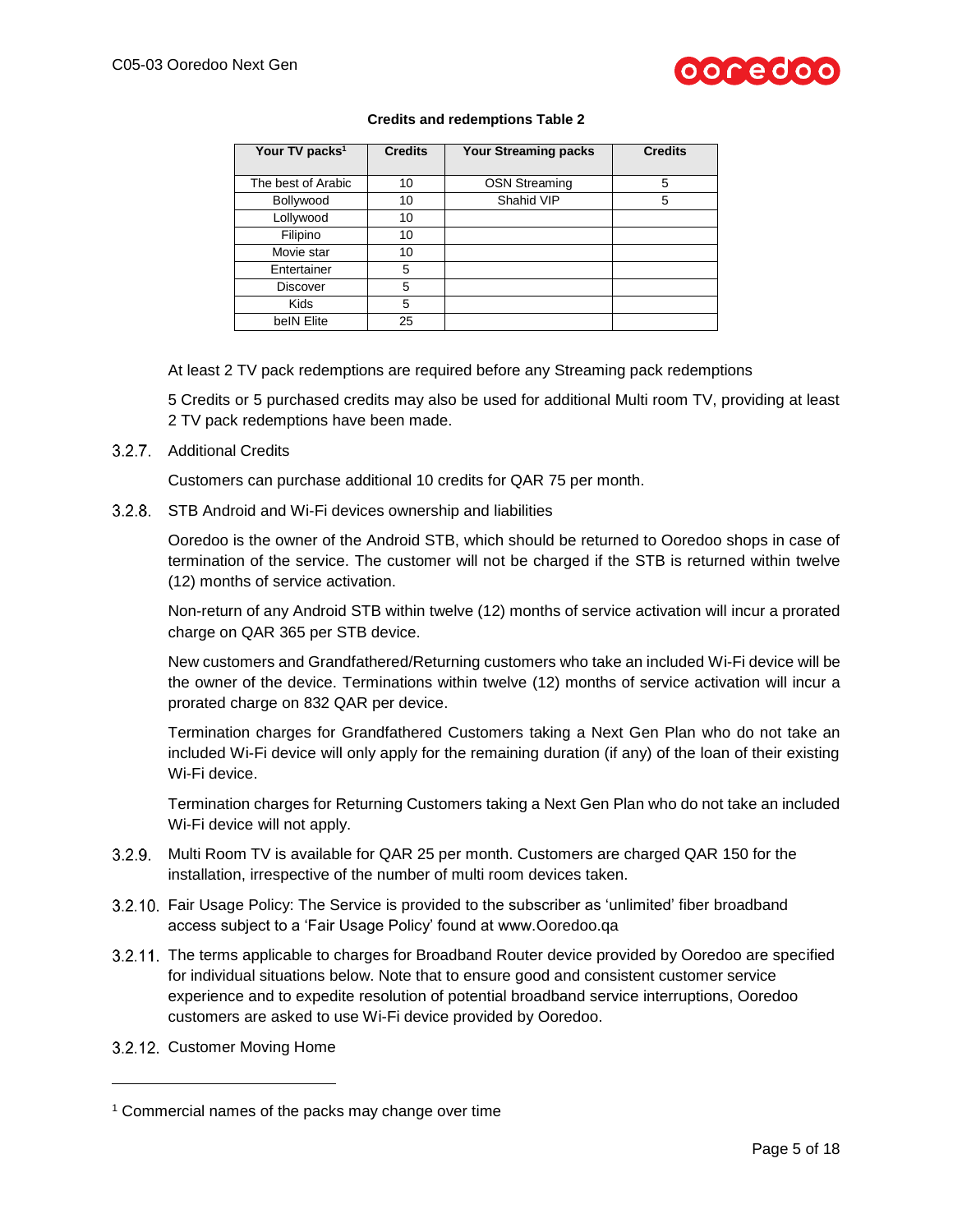

Customers with existing grandfathered plans may move with that plan to the new address. Customers will be charged an installation fee of QAR 300.

Customers moving on Ooredoo Next Gen plan tariff or those that select a new Ooredoo Next Gen plan shall not incur any installation charges.

Any payments remaining on the Broadband Router may be carried forward i.e., the Customer is not required to pay all remaining payments at the time of changing their address.

3.2.13. Transfer of service ownership

Customers may transfer their Ooredoo Next Gen plans, EXCLUDING below:

- $3.2.13.1$ Additional purchased 'Ooredoo Next Gen credits', these should be terminated immediately while plan credits should be transferred to new Owner.
- $3.2.13.2$ Streaming Services, these should be terminated immediately

All CPE entitlements MUST be transferred as a condition of transfer.

All additional STB rentals shall be transferred and charged

Customers may not transfer their Ooredoo Next Gen products with changes to their portfolio i.e., it should be LIKE- LIKE transfer with above conditions.

- $3.2.13.3$ Customer must repay the outstanding loan on the Broadband Router (if any) before transferring services to another person.
- $3.2.13.4$ . New customer has the option to purchase new Broadband device or take the existing one from transferee.
- 3.2.13.5. The connection fee of QAR 300 will not be charged.
- 3.2.14. Moving from Grandfathered plans to Ooredoo Next Gen plans

Customer will not be charged connection fee of QAR 300.

Customers may carry their Broadband Router forward. Any payments remaining on the Broadband Router are also carried forward.

3.2.15. Service termination

Customer is requested to repay charges outstanding, including any loan payments outstanding on the supplied Broadband Router.

3.2.16. Returning Customers

Customers who previously had Ooredoo's Fibre Broadband with an approved Broadband Device can be re-provisioned at retail outlets with the same landline number (if available) and without need to purchase a new Broadband device.

- $3.2.16.1$ The maximum time-period allowed from termination to re-provisioning is 6 months.
- $3.2.16.2$ . In each case customer will have to pay service activation fee of QAR 300.
- 3.3. Home Broadband Speed Boost:
- 3.3.1. Consumer fiber customers will have the option to upgrade their current fiber broadband plan to the any higher speed for the same price as their current speed for three months.
- Charging: After the customer has been on the higher plan for three months, he will have the option to downgrade to his original plan (e.g. the customer may request to move back from the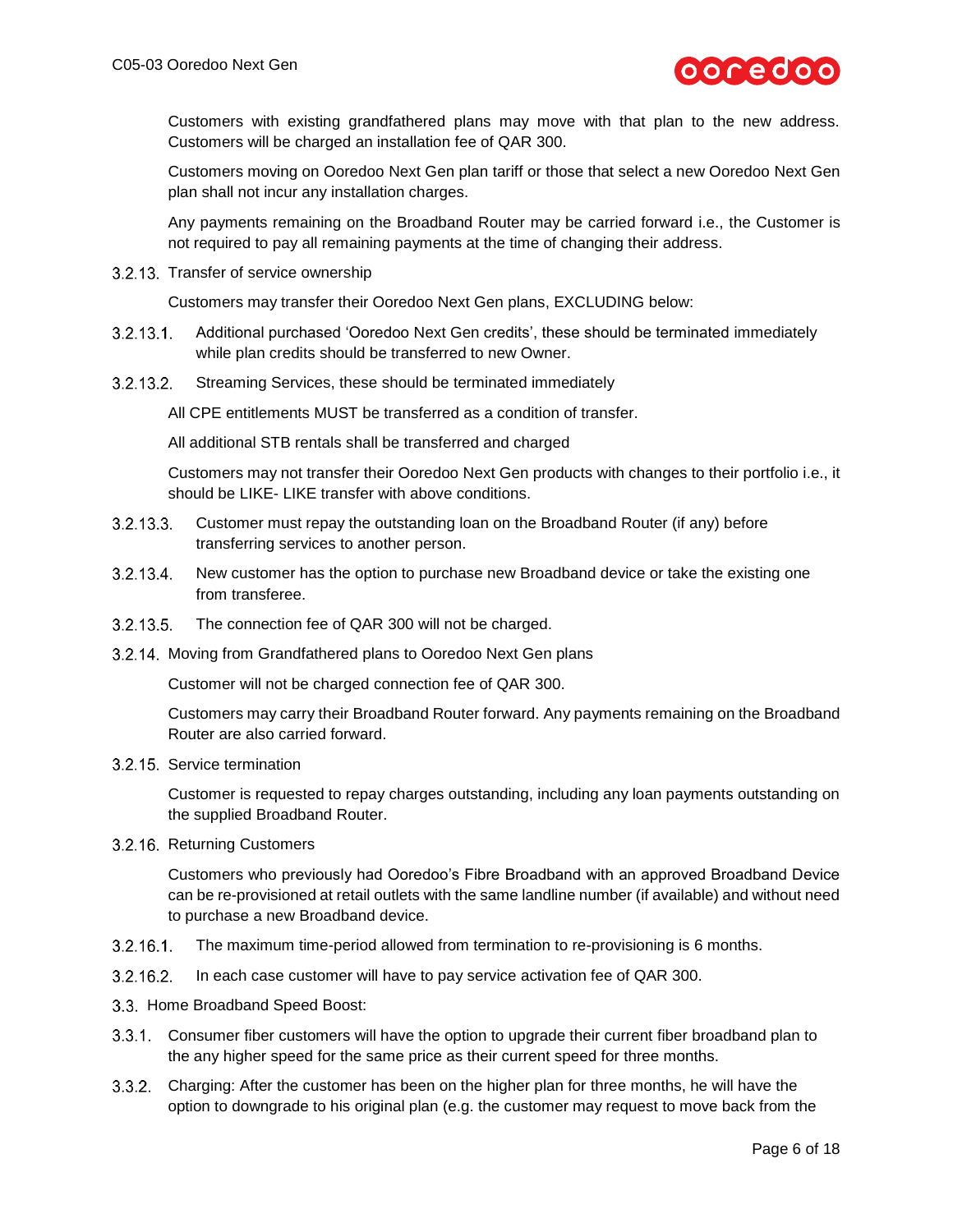

500 Mbps to 100Mbps plan) at the same price he was paying previously or stay on their upgraded plan at the price set for that higher plan (e.g. customer that was upgraded to 500 Mbps will pay the price of 500 Mbps as reflected on Table 1 if applicable).

Condition**:** The offer can be applicable for the same customer only once in twelve (12) months' time period.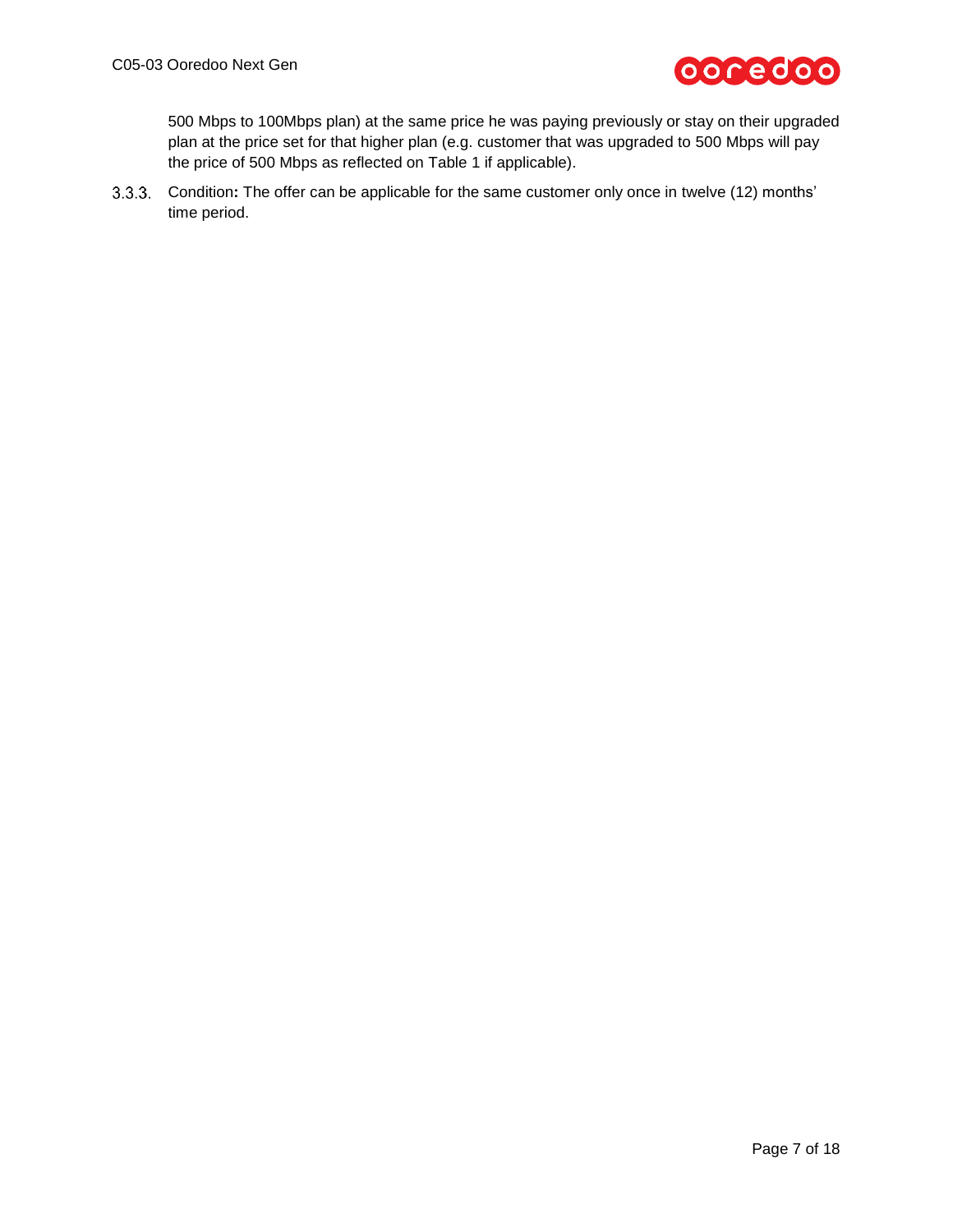

# **4. Landline Service**

- Landline allows a User to call and receive calls from local and international fixed and mobile telephone numbers from their landline handset
- 4.2. Voice only customers are charged a recurring monthly fee of QAR 33.
- 4.3. Landline modification charges

| н |  |
|---|--|
| ۹ |  |

| <b>Service</b>                | <b>Connection</b><br>and Set-up<br>Fees (QAR) | <b>Monthly Fees</b><br>(QAR) | <b>Service Shifting</b><br>Fee |
|-------------------------------|-----------------------------------------------|------------------------------|--------------------------------|
| Number Change                 | 50                                            | No charge                    | n/a                            |
| Landline Service reconnection | 50                                            | No charge                    | n/a                            |
| Landline Temporary Suspension | No charge                                     | No charge                    | n/a                            |

- 4.4. Landline national calling
- 4.4.1 The billing interval for national calls is 60 seconds.
- 4.4.2. The national calling charges are in the table below:

### **Table 4**

| <b>Calling Rates</b>                                     | Peak Rates (QAR)<br>daily 6am-11pm                                                                                        | Off Peak Rates (QAR)<br>daily 11pm-6am                                                                                    |
|----------------------------------------------------------|---------------------------------------------------------------------------------------------------------------------------|---------------------------------------------------------------------------------------------------------------------------|
| Calls to Ooredoo and<br>other fixed operator<br>Landline | Free of charge<br>(included in monthly<br>recurring charge set out in<br>paragraph Error! Reference<br>source not found.) | Free of charge<br>(included in monthly<br>recurring charge set out in<br>paragraph Error! Reference<br>source not found.) |
| Calls to Ooredoo<br>Mobile                               | 0.45                                                                                                                      | 0.30                                                                                                                      |
| Calls to other mobile<br>operator                        | 0.45                                                                                                                      | 0.30                                                                                                                      |

 $4.4.2.1$ Landline other national numbers and calling charges

| <b>Service</b>                    | <b>Dialling Pattern</b> | <b>Charge (QAR)/minute</b> |
|-----------------------------------|-------------------------|----------------------------|
| Freefone                          | <b>800 xxxx</b>         | No charge                  |
| <b>Landline Audiotext</b>         | 9001xxx, 9002xxx        | $0 - 100$                  |
| Directory Inquiry                 | 180                     | No charge                  |
| <b>International Call Barring</b> | 150                     | No charge                  |
| <b>Call Centre</b>                | 111                     | No charge                  |
| Telegram                          | 130                     | No charge                  |
| 'Telegram by Phone'               | 131                     | No charge                  |
| Speaking Clock - Arabic           | 141                     | No charge                  |
| Speaking Clock - English          | 140                     | No charge                  |
| <b>Emergency Services</b>         | 999                     | No charge                  |
| Kahramaa Emergency Services       | 991                     | No charge                  |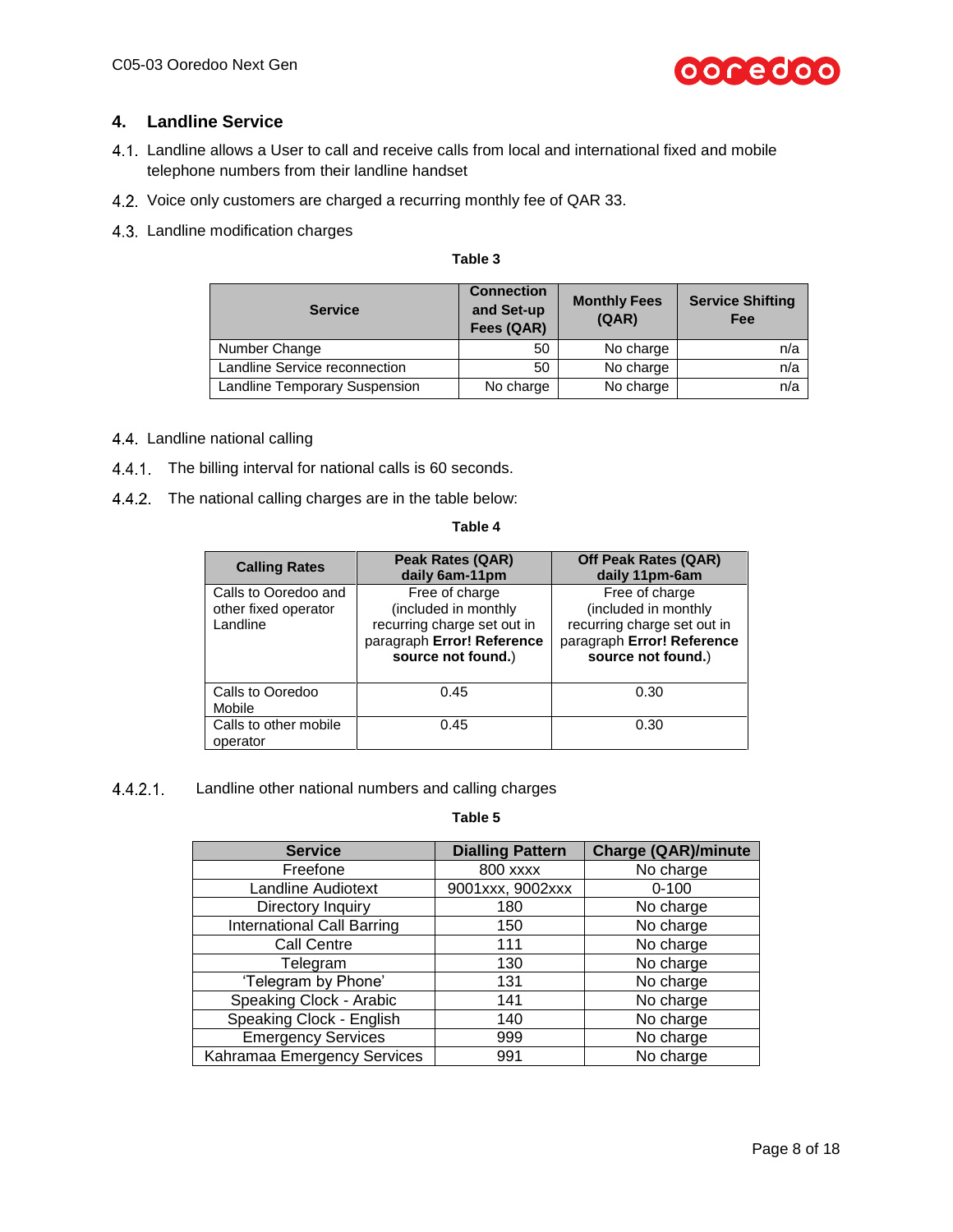

- 4.4.3. Landline international calling:
- $4.4.3.1$ . Description: Landline international calling allows calls to be placed from Qatar to any international destination chosen by the subscriber.
- $4.4.3.2.$ The billing interval for international calls is 60 seconds.
- $4.4.3.3.$ Countries included within each charging zone are illustrated in the table below:

| <b>Country/platform destination</b>                                                                                       |
|---------------------------------------------------------------------------------------------------------------------------|
| Bahrain, Kuwait, Oman, Saudi Arabia, UAE                                                                                  |
| Algeria, Djibouti, Egypt, Iraq, Jordan, Lebanon, Libya, Mauritania,                                                       |
| Morocco, Palestine, Somalia, Sudan, Syria, Tunisia, Yemen                                                                 |
| Angola, Ascension Island, Benin, Botswana, Burkina Faso (Upper                                                            |
| Volta), Burundi, Cameroon, Cape Verde Island, Central African                                                             |
| Rep., Chad, Comoros (Mayotte Island), Congo, Equatorial                                                                   |
| Guinea, Eritrea, Ethiopia, Gabon, Gambia, Ghana, Guinea                                                                   |
| Bissau, Guinea Rep., Ivory Coast, Kenya, Lesotho, Liberia,                                                                |
| Madagascar, Malawi, Mali, Mauritius, Mozambique, Namibia,                                                                 |
| Niger, Nigeria, Reunion, Rwanda, Sao Tome Principe, Senegal,                                                              |
| Seychelles, Sierra Leone, South Africa, Swaziland, St. Helena,                                                            |
| Tanzania, Togolese, Uganda, Zaire, Zambia, Zimbabwe                                                                       |
| Alaska, Anguilla, Antigua, Argentina, Aruba, Bahamas, Barbados,                                                           |
| Belize, Bermuda, Bolivia, Brazil, Canada, Cayman Islands, Chile,                                                          |
| Colombia, Costa Rica, Cuba, Dominica, Dominican Republic,                                                                 |
| Ecuador, El Salvador, Falkland Island, French Guiana, Grenada,                                                            |
| Guadeloupe, Guatemala, Guyana, Haiti, Hawaii, Honduras,                                                                   |
| Jamaica, Martinique, Mexico, Montserrat, Netherland Antilles,                                                             |
| Nicaragua, Panama, Paraguay, Peru, Puerto Rico, St. Kitts                                                                 |
| Nevis, St. Lucia, St. Pierre Et Miquelon, St. Vincent, Surinam,                                                           |
| Tahiti (French Polynesia), Trinidad & Tobago, Turks & Caicos                                                              |
| Island, Uruguay, USA, Venezuela, Virgin Islands (British), Virgin                                                         |
| Islands (Us)                                                                                                              |
| Afghanistan, Bangladesh, Bhutan, Burma (Myanmar), India,                                                                  |
| Iran, Maldives, Mongolia, Nepal, Pakistan, Sri Lanka, Brunei,                                                             |
| China, Diego Garcia, Hong Kong, Indonesia, Japan, Kampuchea                                                               |
| (Cambodia), Korea North, Korea South, Laos, Macao, Malaysia,                                                              |
| Philippines, Singapore, Taiwan, Thailand, Vietnam                                                                         |
| Albania, Andorra, Armenia, Austria, Azerbaijan, Belarus, Belgium,                                                         |
| Bosnia, Bulgaria, Croatia, Cyprus, Czech Republic, Denmark,                                                               |
| Estonia, Faroe Island, Finland, France, Georgia, Germany,                                                                 |
| Gibraltar, Greece, Greenland, Hungary, Iceland, Ireland, Italy,                                                           |
| Kazakhstan, Kyrgyz Rep., Latvia, Liechtenstein, Lithuania,<br>Luxembourg, Macedonia, Malta, Moldova, Monaco, Netherlands, |
| Norway, Poland, Portugal (Azores / Madeira), Romania, Russia,                                                             |
| San Marino, Slovak Rep., Slovenia, Spain (Balearic Islands),                                                              |
| Sweden, Switzerland, Tajikistan, Turkey, Turkmenistan, UK,                                                                |
| Ukraine, Uzbekistan, Yugoslavia                                                                                           |
| Antarctica, Australia, Australian Ext. Territories, Christmas Island                                                      |
| (Indian Oc.), Cocos (Keeling) Islands, Cook Islands, East Timor,                                                          |
| Fed. States Of Micronesia, Fiji, Guam, Kiribati, Marshall Islands,                                                        |
|                                                                                                                           |
|                                                                                                                           |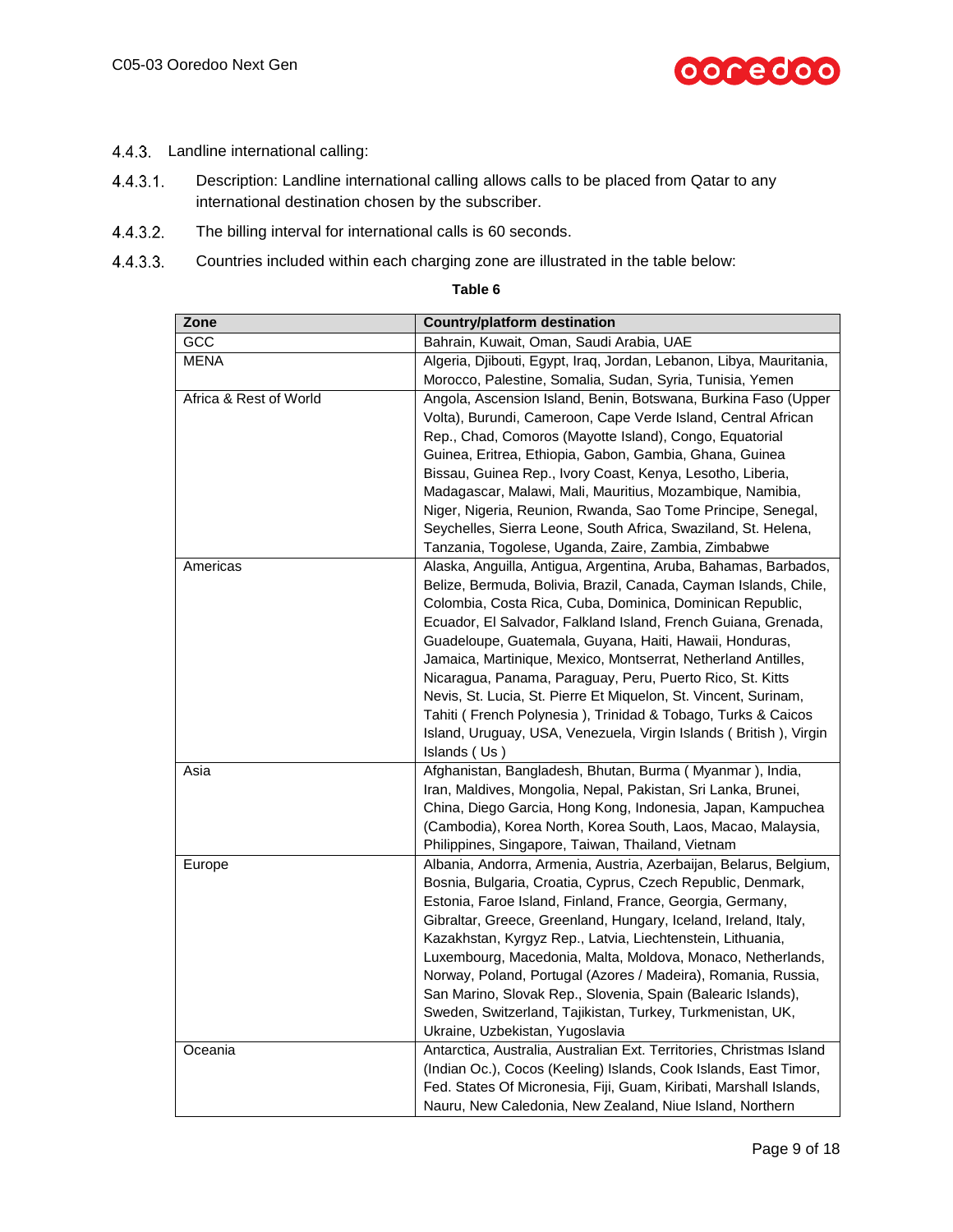

| Zone                | Country/platform destination                                 |
|---------------------|--------------------------------------------------------------|
|                     | Mariana Islands, Palau, Papua New Guinea, Samoa - Us,        |
|                     | Samoa – Western, Solomon Islands, Tahiti (French Polynesia), |
|                     | Tokelau, Tonga, Tuvalu, Vanuatu, Wallis & Futana             |
| Special & Satellite | Inmarsat, Iridium, Skyphone, Thuraya                         |

 $4.4.3.4$ Charging for standard destinations: The following all-inclusive charges for voice and video calls apply to standard international destinations:

| Zone                   | <b>Calls (voice/video) Peak</b><br>Rate (QAR/min.)<br>daily 6am-11pm | Calls (voice/video)<br><b>Off-Peak Rate</b><br>(QAR/min.)<br>daily 11pm-6am |  |
|------------------------|----------------------------------------------------------------------|-----------------------------------------------------------------------------|--|
| GCC                    | 1.64                                                                 | 1.08                                                                        |  |
| M.E.N.A.               | 2.08                                                                 | 1.64                                                                        |  |
| Americas               | 2.08                                                                 | 1.64                                                                        |  |
| Europe                 | 2.08                                                                 | 1.64                                                                        |  |
| Oceania                | 2.08                                                                 | 1.64                                                                        |  |
| Asia                   | 2.64                                                                 | 1.92                                                                        |  |
| Africa & Rest of World | 2.64                                                                 | 1.92                                                                        |  |
| Special & Satellite    | 30.00                                                                | 30.00                                                                       |  |

## **Table 7**

#### $4.4.3.5.$ Charging for specific international destinations

The following all-inclusive rates apply to specific calling destinations:

| <b>Exception for specific destinations</b>                                                                                      | Calls (voice/video)<br>Peak Rate (QAR/min.)<br>daily 7am-7pm | Calls (voice/video)<br><b>Off-Peak Rate</b><br>(QAR/min.)<br>daily 7pm-7am |  |
|---------------------------------------------------------------------------------------------------------------------------------|--------------------------------------------------------------|----------------------------------------------------------------------------|--|
| Wallis & Futuna, Norfolk Island,<br>Nauru, Australian Ext. Territories,<br>Cuba, Sao Tome Principe, St. Helena,<br>Diego Garcia | 3.76                                                         | 2.96                                                                       |  |
| Greenland                                                                                                                       | 2.48                                                         | 1.92                                                                       |  |
| Iridium Local                                                                                                                   | 16.00                                                        | 16.00                                                                      |  |
| Skyphone                                                                                                                        | 36.00                                                        | 36.00                                                                      |  |
| Thuraya                                                                                                                         | 6.00                                                         | 6.00                                                                       |  |

- 4.4.4. Landline Value Added Services:
- 4.4.4.1 Number change announcement: The service allows the Customer to benefit from a temporary recorded message announcing a permanent change in their telephone number.
- $4.4.4.2.$ Call line identification (CLI): The service allows the called Customer to view a calling party's directory number.
- $4.4.4.3.$ Call Waiting: The service allows a user to be notified of another incoming call while a call is already in progress, and gives the user the ability to answer the second call while the first call remains on 'hold'.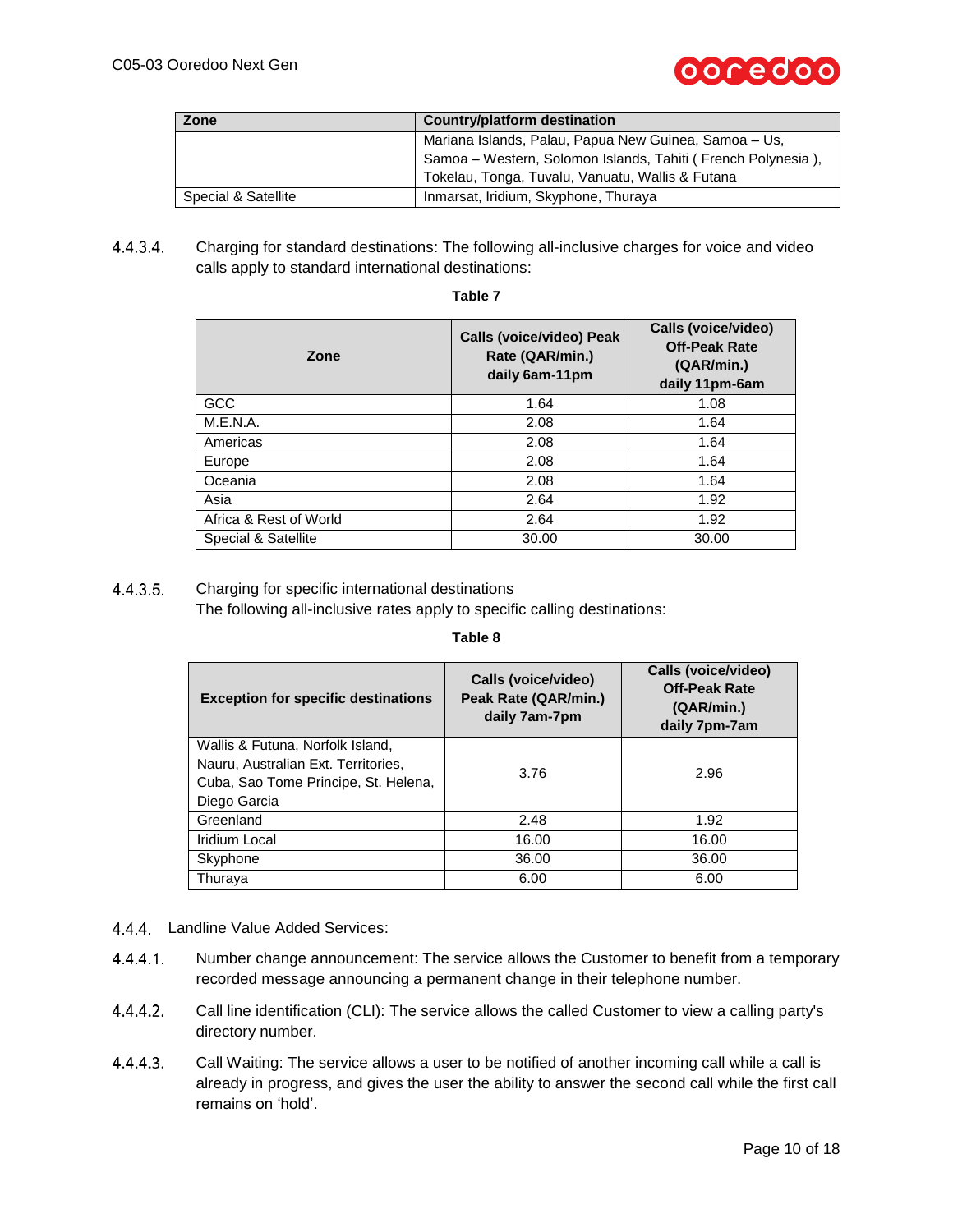

- 4.4.4.4 Conference calling: The service allows a telephone call to be established in such a way that three or more stations can communicate directly with all the other stations.
- 4.4.4.5. Call forwarding: The service allows the customer to forward incoming calls to another phone number.
- 4.4.4.6. International call barring: International Call Barring is a facility that prevents a landline from originating international calls
- 4.4.4.7 AudioText: is an Interactive Voice Response (IVR) which provides information in the form of recorded messages over telephone lines in response to caller input.
- $4.4.4.8.$ Hunting Facility: The service allows multiple telephone lines to single residential premises to act collectively as a 'hunting group'. If an individual hunting group line is engaged, the caller will be forwarded to the next available 'hunting group' line.
- $4.4.4.9.$ Ex-Directory: The service allows the subscriber to withhold their phone number from all directory services.
- $4.4.4.10.$ Outgoing call barred (OCB): Outgoing Calls Barred is a facility that prevents all outgoing calls and only allows the subscriber to receive calls.
- 4.4.4.11 Incoming call barred (ICB): Incoming Calls Barred prevents a subscriber from receiving incoming calls and only facilitates outgoing calls.
- $4.4.4.12.$ Itemized Billing for International, Mobile and Value Added Services: A monthly billing statement will itemize charges for calls made to mobile numbers, value added services, and/or to international calls. The subscriber may elect to receive a non-itemized or censored bill by informing Ooredoo.
- 4.4.4.13 Charging: Subscribers will be charged at the rates as set below:

| <b>Service</b>                           | <b>Connection</b><br>and Set-up<br>Fees (QAR) | <b>Monthly Fees</b><br>(AAR) | <b>Service</b><br><b>Shifting</b><br><b>Fee</b> |
|------------------------------------------|-----------------------------------------------|------------------------------|-------------------------------------------------|
| Call Forwarding**                        | Free                                          | 8                            | n/a                                             |
| Call Line Identification (CLI) Service   | Free                                          | 15                           | n/a                                             |
| Call Waiting Service*                    | Free                                          | 8                            | n/a                                             |
| Conference Calling Service*              | Free                                          | 8                            | n/a                                             |
| Subscriber controlled International Call | Free                                          | 8                            | n/a                                             |
| Barring*                                 |                                               |                              |                                                 |
| Call forward                             | Free                                          | 15                           |                                                 |
| International call barring               | Free                                          | 15                           |                                                 |
| Incoming call barred (ICB)               | 50                                            | No charge                    | n/a                                             |
| Outgoing call barred (OCB)               | 50                                            | No charge                    | n/a                                             |
| Number Change Announcement               | No charge                                     | First month free             | n/a                                             |
|                                          |                                               | of charge and                |                                                 |
|                                          |                                               | QAR25 per                    |                                                 |
|                                          |                                               | month thereafter             |                                                 |
| Calling Line Hot Line Service            | No charge                                     | 30                           | n/a                                             |

**Table 9**

**\*** Star Services: Subscribers selecting Call Barring, Call Waiting and Conference Calling as a combined package receive a discounted monthly rental of QAR17 instead of the collective separate charges of QAR24 for monthly rental.

4.4.5. Easy-to-Remember Numbers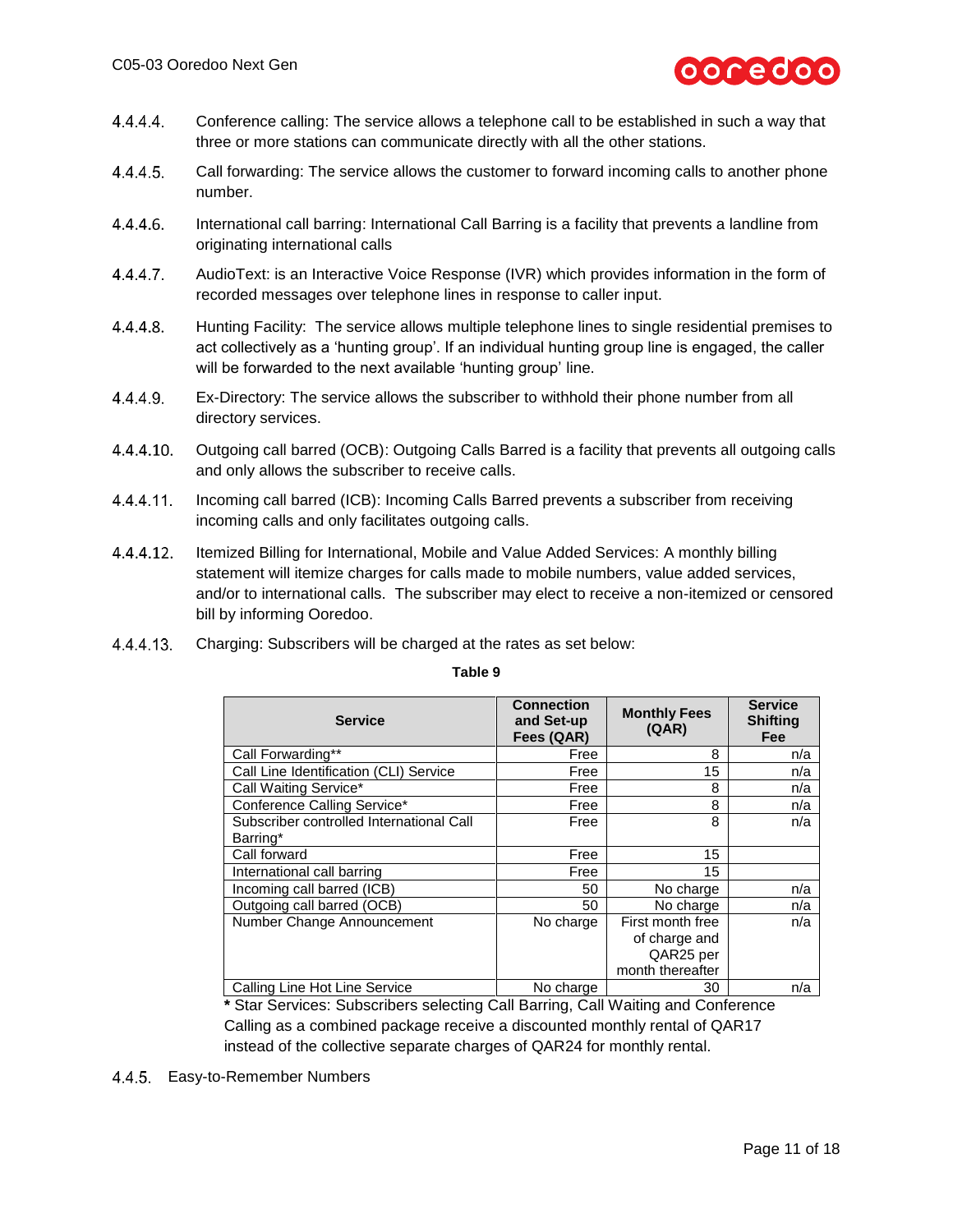

- $4.4.5.1.$ Description: Easy to Remember (ETR) numbers are especially desirable numbers classified in five categories according to the number of consecutive identical digits and other factors.
- $4.4.5.2.$ Examples: The table below provides examples of the types of number patterns that are classified in each category. Due to the large number of number of permutations available, an exhaustive list is not shown.

| <b>Number</b><br>Category | <b>Typical format example</b> |                 |                 |                 |                 |                 |
|---------------------------|-------------------------------|-----------------|-----------------|-----------------|-----------------|-----------------|
| Royal                     | XXXXXXXX                      |                 |                 |                 |                 |                 |
| Diamond plus              | <b>AXXXXXXX</b>               | <b>XXXXXXAX</b> | <b>XXXXXXXA</b> | <b>XYYYYYYX</b> | XAXXXXXX        |                 |
| Diamond                   | XXAXXXXX                      | <b>XXXAXXXX</b> | XXXXXYYY        | XXXXYYYY        | XXXYXXXY        | <b>XXXYYXXX</b> |
| <b>Platinum Plus</b>      | <b>XXYYYXXX</b>               | XYXXXYYY        | XYXXXXXY        | <b>XXXXYYYX</b> | <b>XXYYYYXX</b> | <b>XYYYXXXX</b> |
| Platinum                  | <b>XXXXYXXY</b>               | <b>XXXXYXYX</b> | XXXXYXYY        | XXXXYYXY        | XXXYXYYY        | XXXYYXXY        |
| Gold Plus                 | XXXXAYYY                      | <b>XXXAYYYY</b> | XXXYYY77        | XXXXYYYA        | XXXYYYYA        | XXXXXAYY        |
| Gold                      | <b>AXXXXBXX</b>               | <b>AXXXXYXY</b> | <b>AXXXXYYX</b> | <b>AXXYYYYX</b> | <b>XXXXXABC</b> | <b>XXXXXABX</b> |
| <b>Silver Plus</b>        | ABXXXYYY                      | <b>XYYYYYXA</b> | XYZZZZXY        | ABXXYYYY        | <b>XXXABYYY</b> | <b>XXXYYYAX</b> |
| Silver                    | <b>ABXXXXYY</b>               | <b>ABXYYYYX</b> | <b>AXBCXXXX</b> | AXBXYYYY        | <b>AXXXBYYY</b> | <b>AXXXXBYY</b> |
| <b>Bronze</b>             | <b>ABXXXXCD</b>               | <b>ABXXXYXY</b> | <b>ABXXXYYX</b> | <b>ABXXYYYX</b> | <b>ABXYXXXY</b> | ABXYXYYY        |
| Pearl                     | <b>AXXBCXXX</b>               | <b>AXXYBYYY</b> | AXYXYZZZ        | AXYYXZZZ        | <b>XXXYZYZZ</b> | XXXYZZYZ        |
| Mercury                   | <b>XABXXYYY</b>               | XAXYYZZZ        | XAYYXZZZ        | <b>XXABCYYY</b> | <b>XXABXYYY</b> | <b>XXYABYYY</b> |
| Cooper                    | XAYXYZZZ                      | XXYXXAYY        | XXYXXYYA        | <b>XXYXXYZZ</b> | XXYXYXZZ        | XYXYZXYZ        |
| 8 digit                   | 23456789                      | 34567890        | 45678991        | 56790092        | 67901193        | 79012294        |
| sequence                  |                               |                 |                 |                 |                 |                 |
| 7 digit                   | X0123456                      | X1234567        | X2345678        | X3456789        | X4567901        | X5679013        |
| sequence                  |                               |                 |                 |                 |                 |                 |
| 6 digit                   | XY012345                      | XY123457        | XY234567        | XY345678        | XY456789        |                 |
| sequence                  |                               |                 |                 |                 |                 |                 |
| Descending                | 654321XY                      | 543210XY        |                 |                 |                 |                 |

# **Table 10**

- 4.4.5.3. Regulation**:** Easy to Remember numbers remain under the administrative jurisdiction of CRA, which may require surrender or reassignment of certain telephone numbers at any time. In no case does Ooredoo guarantee the right to use any ETR number for more than one year following the date of assignment.
- 4.4.5.4. Charging**:** Easy to remember numbers are subject to a one-time charge as follows:

| <b>Number Classification</b> | Applicable one-time charge<br>(QAR) |
|------------------------------|-------------------------------------|
| Royal                        | 1,000,000                           |
| Diamond plus (with "0"s)     | 500,000                             |
| Diamond plus                 | 300,000                             |
| Diamond (with "0"s)          | 200,000                             |
| Diamond                      | 150,000                             |
| Platinum Plus (with "0"s)    | 50,000                              |
| <b>Platinum Plus</b>         | 40,000                              |
| Platinum (with "0"s)         | 35,000                              |
| Platinum                     | 25,000                              |
| Gold Plus (with "0"s)        | 20,000                              |
| <b>Gold Plus</b>             | 15,000                              |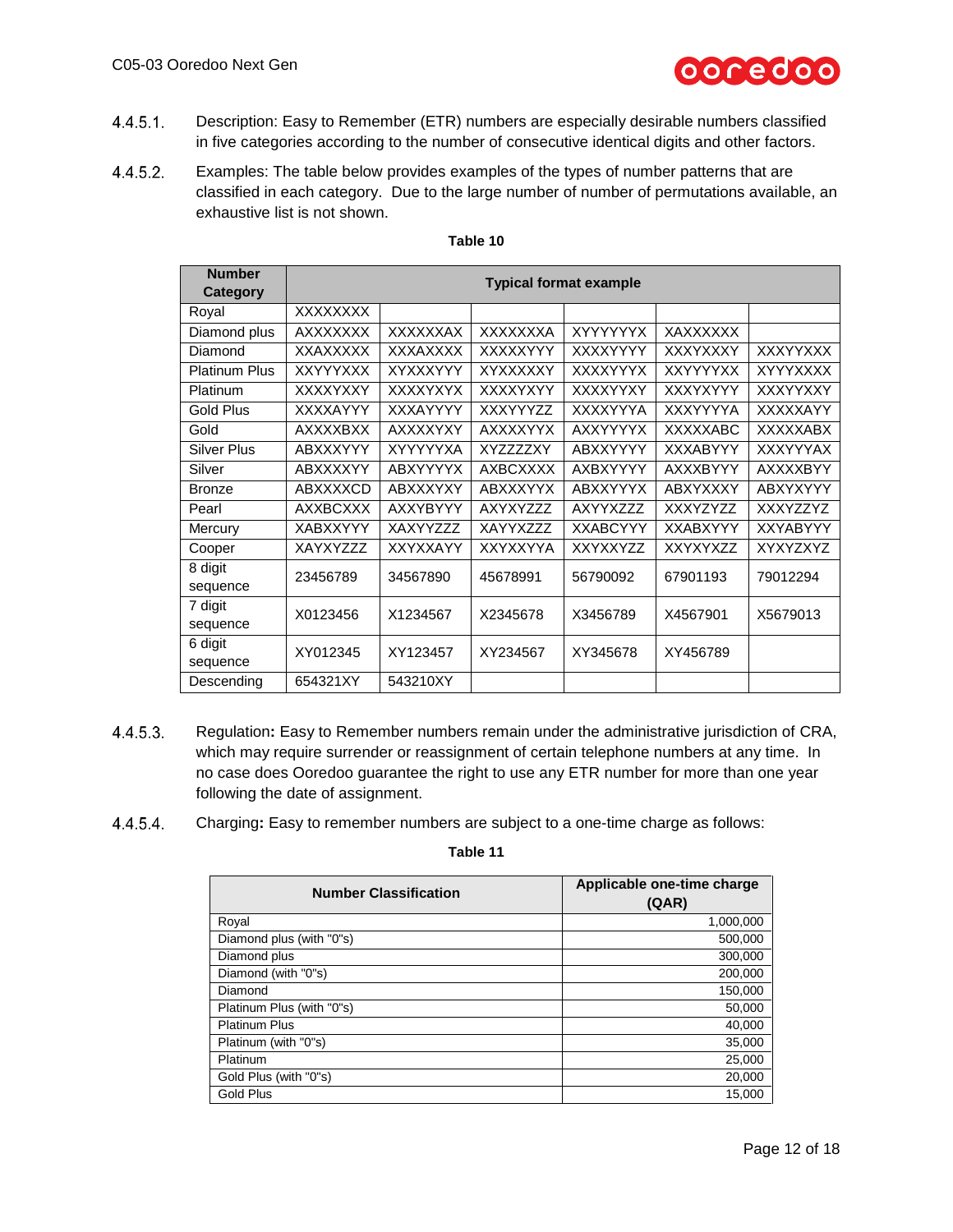

| <b>Number Classification</b> | Applicable one-time charge<br>(QAR) |
|------------------------------|-------------------------------------|
| Gold (with "0"s)             | 13,000                              |
| Gold                         | 10,000                              |
| Silver Plus (with "0"s)      | 7,500                               |
| <b>Silver Plus</b>           | 6,000                               |
| Silver (with "0"s)           | 5,500                               |
| Silver                       | 4,500                               |
| Bronze (with "0"s)           | 4,000                               |
| <b>Bronze</b>                | 3,000                               |
| Pearl (with "0"s)            | 2,500                               |
| Pearl                        | 1,500                               |
| Mercury (with "0"s)          | 1,000                               |
| Mercury                      | 700                                 |
| Cooper (with "0"s)           | 500                                 |
| Cooper                       | 300                                 |
| 8 digit sequence             | 10,000                              |
| 7 digit sequence             | 3,000                               |
| 6 digit sequence             | 1,500                               |
| Descending                   | 300                                 |

### 4.5. Disabilities and Retirees

4.5.1. Customers who are registered and hold a valid Special Needs or Retirement Card (ID) from the Qatar Society for the Rehabilitation of Special Needs (QSRSN) or National Retirement Authority (Eligible Customer) can get a benefit of having a discount of 50% off the Fibre Plans. This discount limited to one (1) line only per ID.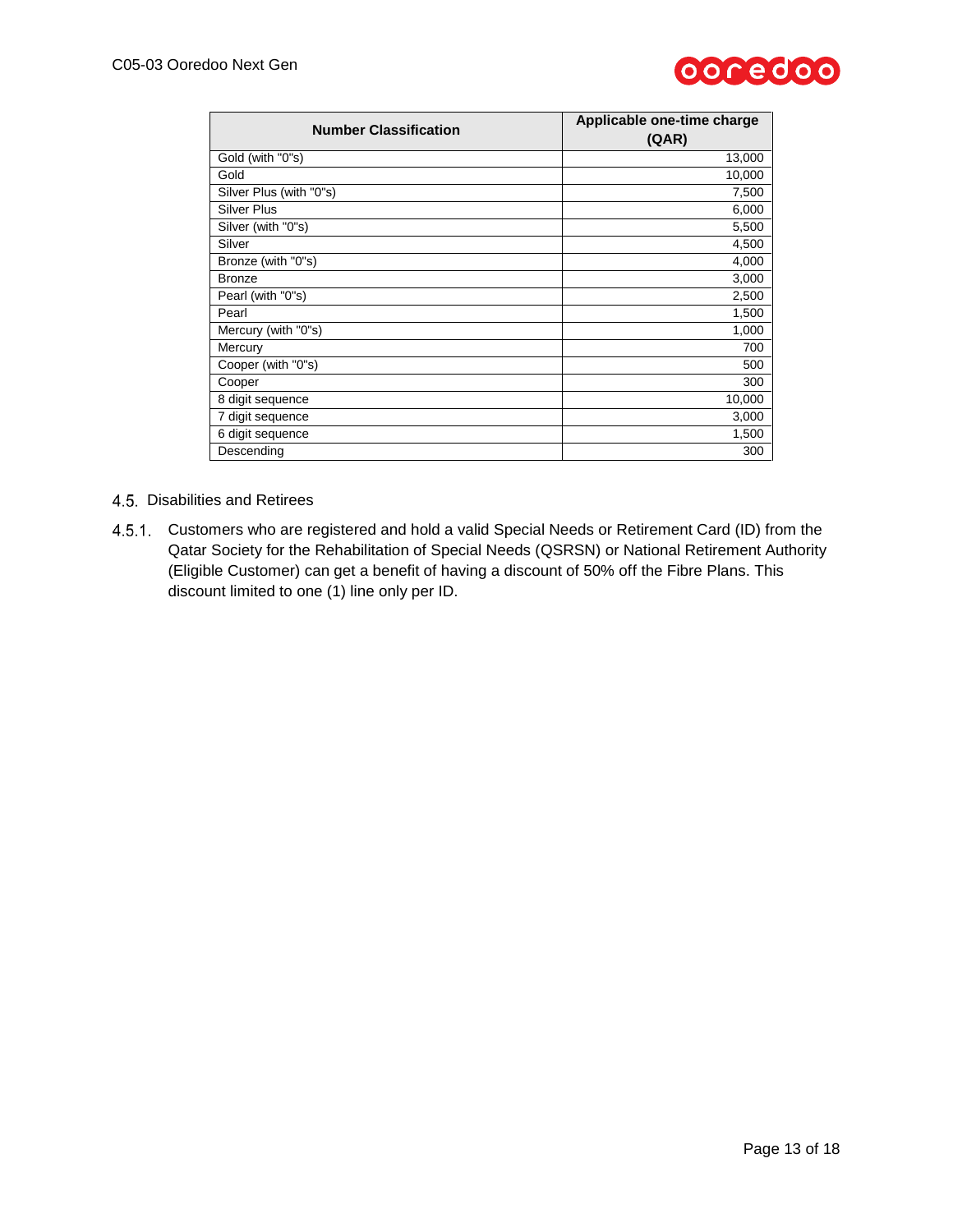

# **5. Business Residential Plan**

Description: Businesses ("Business Customer") who provide residential accommodation to tenants<sup>2</sup> ("End Users") are eligible for the Triple Play business residential plans ("Broadband Service") below.

|              | Connection fee -<br>one-time charge | Fixed unlimited Broadband, Talk and Entertainment plans |                           |                                                                                          |                                                  |  |
|--------------|-------------------------------------|---------------------------------------------------------|---------------------------|------------------------------------------------------------------------------------------|--------------------------------------------------|--|
| <b>Plans</b> | at inception<br>(QAR)               | <b>Set Top Box Android</b>                              | Wi-fi devices<br>(number) | <b>TV</b>                                                                                | <b>Monthly recurring</b><br>charge rate<br>(QAR) |  |
| 30 Mbps      | Not applied                         | Included                                                | $1 -$ Included            | Ooredoo Essential<br>Pack                                                                | 250                                              |  |
| 50 Mbps      | 300                                 | Included                                                | 1 - included              | StarzPlay                                                                                | 300                                              |  |
| 150 Mbps     | 300                                 | Included                                                | 1 - included              | StarzPlay and OSN<br>Streaming App +<br>BeIN full or Dosraa<br>TV Package                | 400                                              |  |
| 250 Mbps     | 300                                 | Included                                                | 1 - included              | StarzPlay and OSN<br>Streaming App +<br><b>BeIN Elite or Dosraa</b><br><b>TV Package</b> | 450                                              |  |

### **Table 12**

- 5.1.2. The plans include:
- $5.1.2.1$ Wi-Fi access point (hub device only);
- $5.1.2.2.$ Ooredoo TV set top box;
- $5.1.2.3.$ Ooredoo TV essential pack.
- 5.1.3. The connection fee of QAR 300 applies per connection, except for 30mbps
- 5.1.4. Conditions:

l

- $5.1.4.1$ . The plan is available with a minimum of 25 lines (REDACTED)per individual Business Customer<sup>3</sup>;
- $5.1.4.2.$ Ooredoo may as per Article 3.9 of the Retail Tariff Instructions ("RTI") offer a discount of up to 20% on the plan. In such cases, a twelve (12) month commitment period will apply for the Business Customer. If the service is terminated by the Business Customer during the 12 month period, Ooredoo will charge back all the discounts offered until that date. Under no circumstances, the Business Customers are allowed to recover such termination charges from the End users;
- $5.1.4.3.$ For those Business Customers who committed to a twelve (12) month commitment period, at the signature of the contract, the Business Customers will be notified in writing by Ooredoo

<sup>2</sup> A tenant is not restricted to just an employee of the Business Customer

<sup>3</sup> A request for more than (REDACTED: //For the CRA: ref. to criteria agreed with CRA and set with decision No 25 of 2021//) per Business Customer requires CRA approval.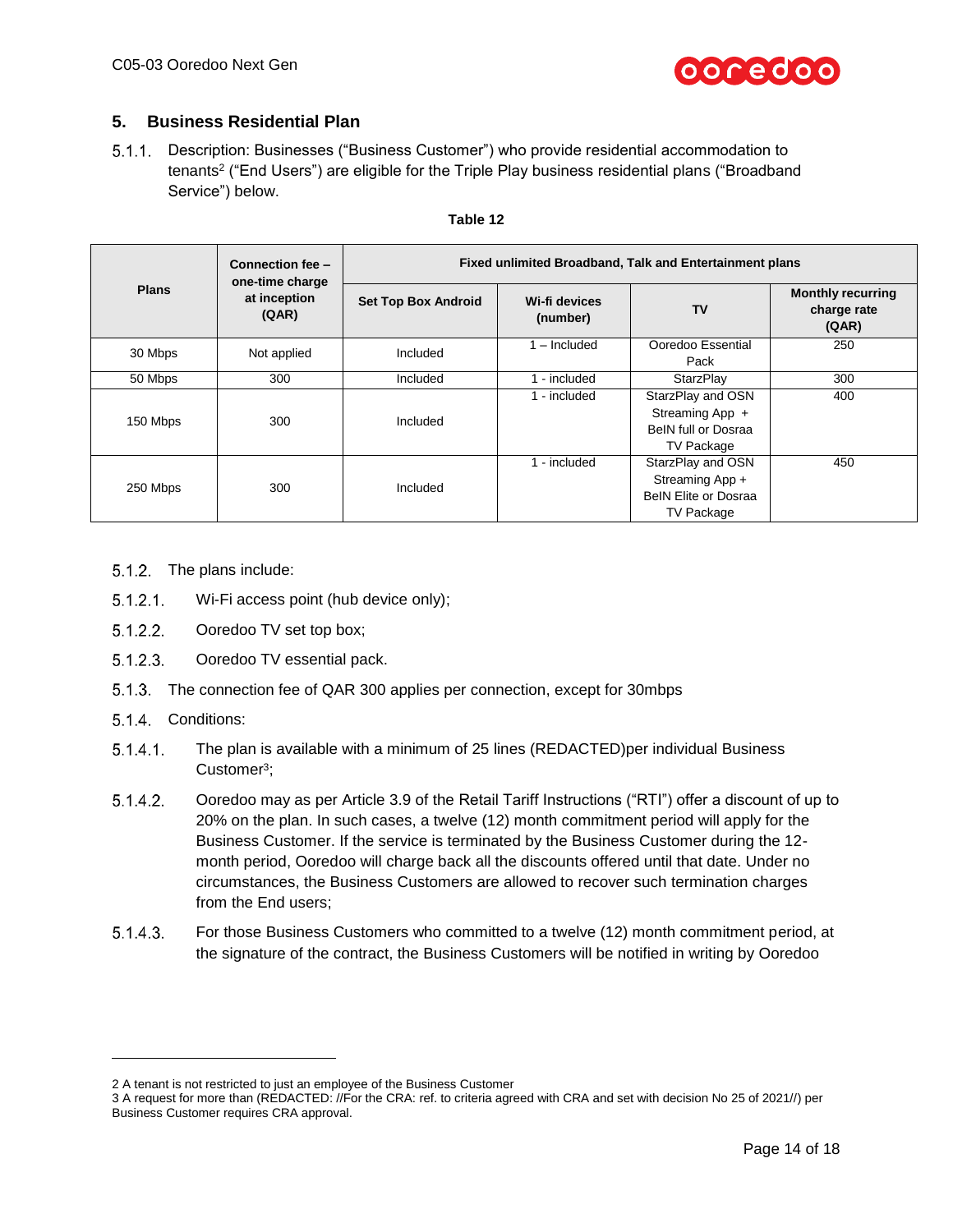l



that they may either commit to another twelve (12) month contract period in exchange for a discount or they may move to a monthly contract without any discount<sup>4</sup>.

# 5.1.5. The table below includes the Termination Charges

| `able |  |
|-------|--|
|-------|--|

|                                               |                                     |                                                                                  | <b>Termination Charges</b>                                                                                                                                                                                                                                                              |                                                                                                                                                                                                    |                                                                                                                                                                                                                                                                                                                   |
|-----------------------------------------------|-------------------------------------|----------------------------------------------------------------------------------|-----------------------------------------------------------------------------------------------------------------------------------------------------------------------------------------------------------------------------------------------------------------------------------------|----------------------------------------------------------------------------------------------------------------------------------------------------------------------------------------------------|-------------------------------------------------------------------------------------------------------------------------------------------------------------------------------------------------------------------------------------------------------------------------------------------------------------------|
|                                               | <b>Minimum</b><br>service<br>period | Cost<br>recovery<br>period for<br><b>Wi-Fi access</b><br>point and<br><b>STB</b> | Monthly rental for<br>services                                                                                                                                                                                                                                                          | <b>Setup box</b>                                                                                                                                                                                   | <b>Wi-Fi Access point</b>                                                                                                                                                                                                                                                                                         |
| Standard<br><b>Tariff</b>                     | First 3<br>months                   | 12 months                                                                        | <b>Before minimum</b><br>service period<br>a. Termination charges<br>equivalent to remainder<br>of the minimum service<br>period (3 month)<br>After minimum service<br>period<br>b. No charges applicable<br><b>Before minimum</b>                                                      | During 12-month<br>period<br>1. Pay pro-rated part<br>of hardware price -<br>(QAR 350) and keep<br>the device                                                                                      | During 12-month<br>period<br>1. Pay pro-rated part<br>of hardware price<br>(QAR 840) and keep<br>the device<br>2.or return the<br>device to Ooredoo<br>without additional<br>charges<br>After 12month<br>period<br>1. No charges<br>applicable. Customer<br>can either return the<br>device or keep the<br>device |
| Standard<br>Tariff<br>(Up to 20%<br>discount) | 12 months                           | 12 months                                                                        | service period<br>a. Termination charges<br>equivalent to remainder<br>of the minimum service<br>period as per Standard<br>Tariff (3 month).<br>b. discount amount per<br>month x number of<br>months subscribed.<br><b>After minimum service</b><br>period<br>b. No charges applicable | 2.or return the device<br>to Ooredoo without<br>additional charges<br><b>After 12month period</b><br>1.No charges<br>applicable. Customer<br>can either return the<br>device or keep the<br>device |                                                                                                                                                                                                                                                                                                                   |

- 5.1.6. The offer can be procured by Business Customers via Ooredoo business sales account representatives.
- 5.1.7. Prior to a rental agreement being signed between a potential End User and a Business Customer the Business Customer must inform, in writing, the potential Ender User of the availability of the Broadband Service at the place of rental including (but not limited to):
- $5.1.7.1$ . all terms and conditions and any charges associated with the Broadband Service.

<sup>4</sup> For the avoidance of doubt, the Business Customer must inform Ooredoo in writing of its choice. If a Business Customer does not inform Ooredoo in writing by the end of their 12-month commitment period, the Business Customer will be moved to a monthly contract without any discount upon completion of their 12-month commitment period.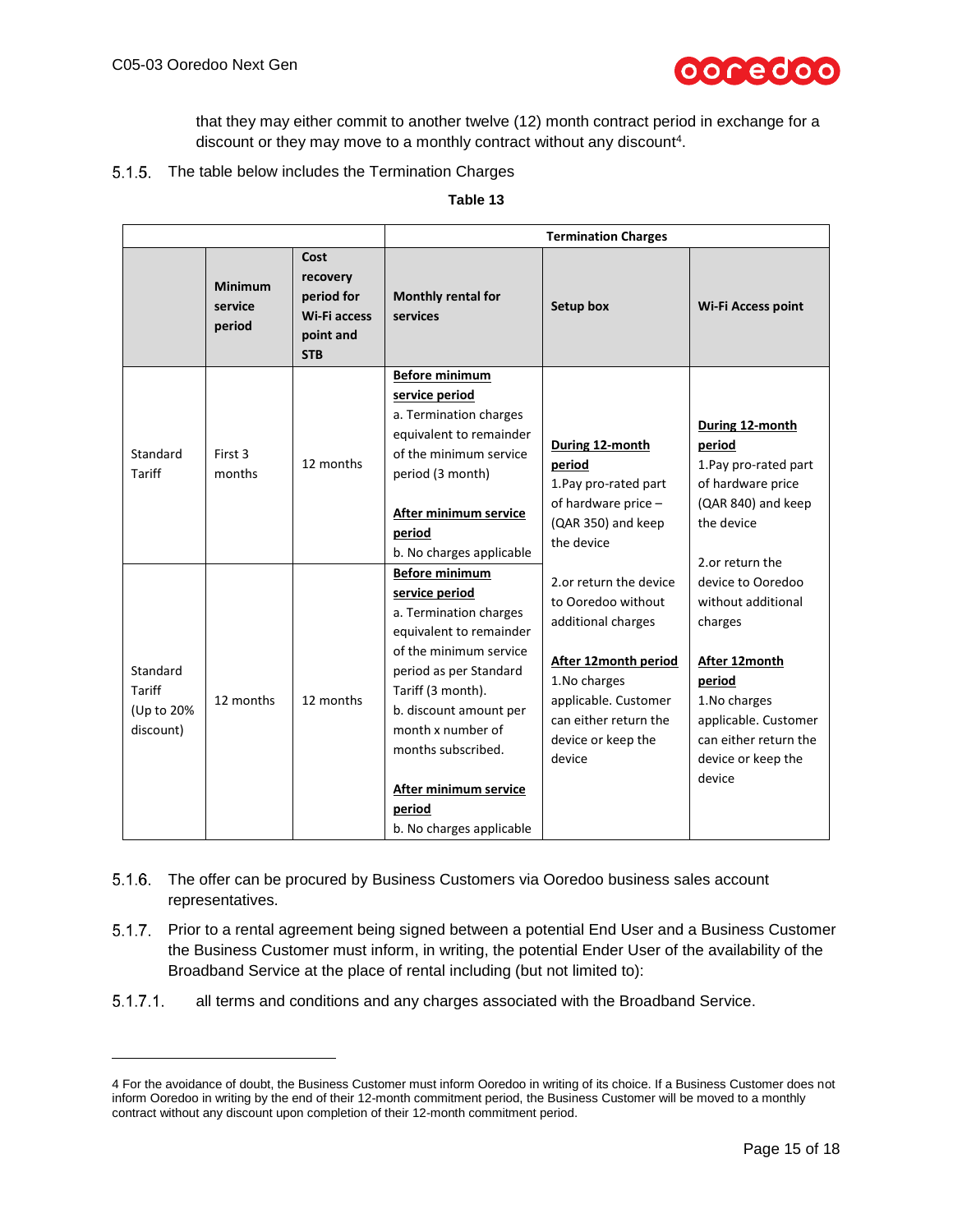

- $5.1.7.2.$ their right not to take the Broadband Service from the Business Customer.
- $5.1.7.3.$ if they decide not to take the Broadband Service from the Business Customer, their right to enquire as to whether the rental agreement with the Business Customer for the premise will be adjusted to reflect this<sup>5</sup>.
- $5.1.7.4$ if they decide not to take the Broadband Service, their right to take a broadband service from an alternative service provider.
- 5.1.8. An End User who decides to subscribe to the Broadband Service from the Business Customer, must be informed, in writing, by the Business Customer and prior to signing any rental agreement with the Business Customer of:
- $5.1.8.1$ . the requirement to contact Ooredoo Customer Service for all customer service enquiries such as plan and technical issues related to the Broadband Service.
- $5.1.8.2.$ the requirement to contact Ooredoo Customer Service to request a broadband service from Ooredoo with a speed greater than 30Mbps<sup>6</sup>.
- $5.1.8.3.$ the requirement to contact Ooredoo Customer Service to request additional paid services to be delivered over the Broadband Service e.g., OSN pack, BeIN Sport, etc.
- 5.1.8.4. their right to take additional paid services from an alternative service provider i.e. streaming services from Netflix etc.
- $5.1.8.5.$ the requirement to contact Ooredoo Customer service to request to terminate their Broadband Service.
- If they terminate their Broadband Service, the right to take a broadband service from an alternative service provider.
- For avoidance of doubt, no exclusivity agreement for the provision of broadband service by Ooredoo only at the Business Customer's premises can be agreed between Ooredoo and the Business Customer.
- 5.1.11. Master Service Agreement for Business Apply.

l

<sup>5</sup> End Users who choose alternative/no BB plan should seek information from the Business Customer as to how this is reflected in the rental agreement.

<sup>&</sup>lt;sup>6</sup> In such a case, the Business Customer has the right to either a) terminate the line with no additional fees paid or b) to take an additional line from Ooredoo at a month charge of QAR 250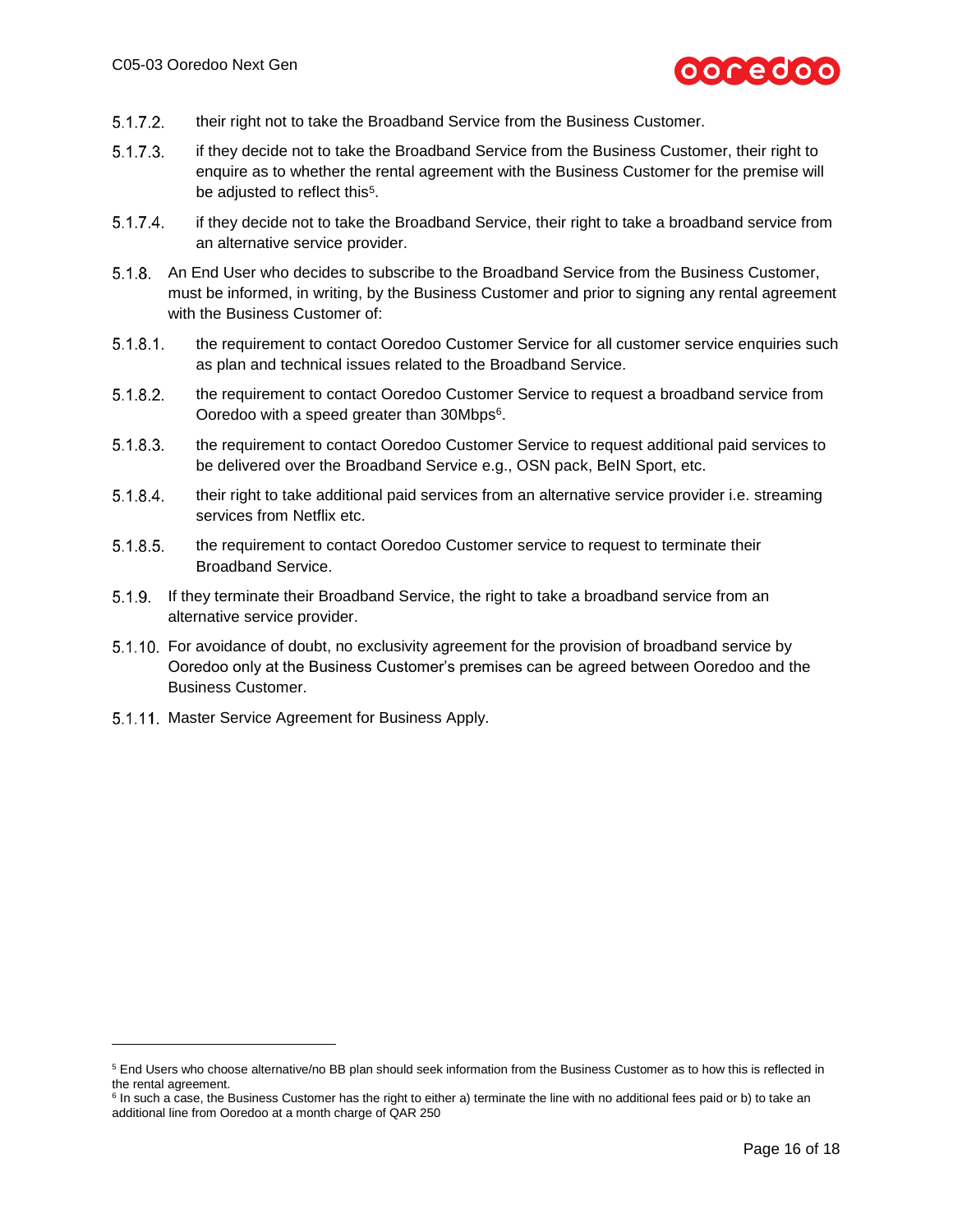

# **6. Service provider obligations**

- Some or all fibre broadband services may not be available in the subscriber's area, their specific location or may not be compatible with their specific landline connection. In order to verify that Ooredoo can provide this service, Ooredoo will need to do the following:
- 6.2. Verify that the subscriber's landline is in an area where they can receive broadband services.
- Verify that the technical characteristics of the subscriber's landline can support broadband services which may require performing a landline test.
- Ooredoo is responsible for servicing and providing technical maintenance of the service. Ooredoo will not provide any maintenance of the subscriber's equipment, including any additional equipment necessary to connect the service. Ooredoo is not responsible for any delays caused in installation due to the subscriber's absence at the agreed installation date or time.
- 6.5. Ooredoo may, if necessary to protect the network system, suspend, terminate or downgrade a particular broadband service.

### **7. Subscriber obligations:**

- 7.1. Minimum service period: The minimum service period for the fibre broadband service is three (3) months commencing from the date of activation of service. Subscribers terminating before the end of the minimum service period, will be liable to pay any outstanding monthly recurring charges for the full minimum service period.
- 7.2. Subscribers are responsible for backing-up their entire systems before broadband installation takes place and ensuring that the software installed in their computer equipment (and other devices) is compatible with the service and related software.
- Equipment: With the exception of the CPE equipment provided by Ooredoo, the subscriber may also acquire the equipment that they intend to use to receive the service from a third-party, provided that all equipment used to connect to Ooredoo's networks and facilities is approved by CRA and is compliant with current requirements for technical standards and specifications. Ooredoo's General Terms and Conditions for Consumer Services, Article 11 (Connecting Subscriber Equipment).
- 7.4. The Subscriber shall comply with any reasonable request by Ooredoo concerning the configuration of their devices and/or the use of the service.
- 7.5. Ooredoo may require the subscriber to submit information reasonably related to the service or their connected data devices.
- 7.6. The subscriber undertakes to use the service personally and for their private interest, and shall not transfer the service or assign it to a third party without obtaining Ooredoo's prior written consent.

# **\*\*\*\* END OF TARIFF \*\*\*\***